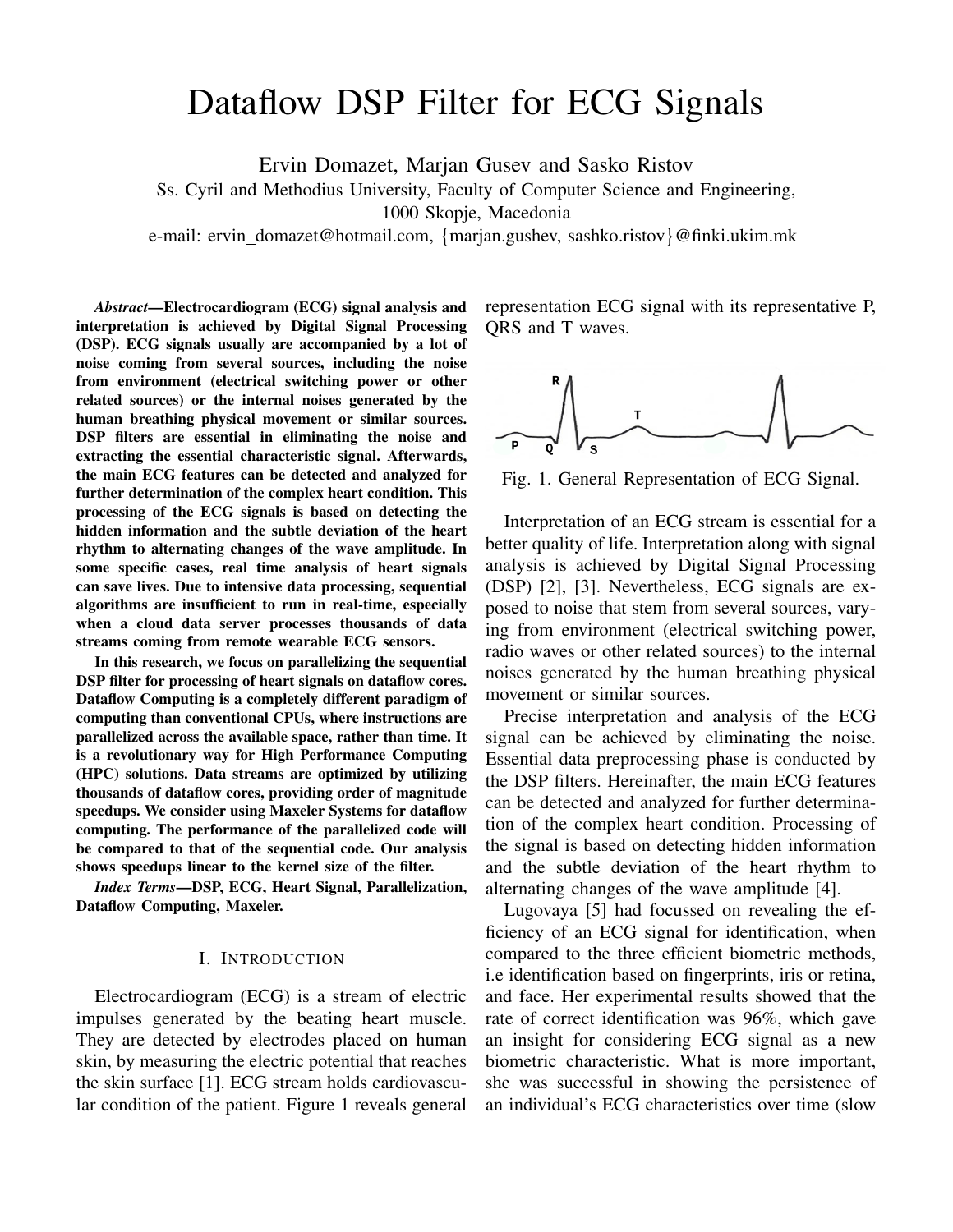and gradual variations on ECG signal). This in turn makes it possible to detect subtle deviations of the heart rhythm and alternating changes of the wave amplitude.

In some specific cases real time processing of the ECG signal can save lives. Due to intensive data processing, sequential algorithms are insufficient to run in real-time, especially when a cloud data server processes thousands of data streams coming from remote wearable ECG sensors.

In this research, we focus on parallelizing the sequential DSP filter for processing of the heart signals on dataflow cores. The DSP filter is used for preprocessing of the ECG data, in order to eliminate noise from the ECG signal. Based on the noise components of the ECG signal, several filtering methods are available, such as Low pass, High bass and Bandpass filter.

Dataflow Computing is a completely different paradigm of computing than traditional CPUs. Instructions are parallelized across the available space, rather than time. It is a revolutionary way for High Performance Computing (HPC) solutions[6], [7]. Data streams are optimized by utilizing thousands of dataflow cores, providing order of magnitude speedups. Maxeler systems are used for dataflow computing [8]. The performance of the parallelized code is compared to that of the sequential code. Our analysis shows speedups linear to the kernel size of the filter.

The paper is organized as follows Section II presents DSP filters and convolution operators. In Section V, we explain the way we have parallelized the DSP filter by using Dataflow computing, namely Maxeler systems. Results of timings and performance figures of the parallelized code versus the original sequential code are presented in Section IV. Finally, the paper is concluded with a discussion and future work in Section V.

#### II. DIGITAL SIGNAL PROCESSING

Digital Signal Processing (DSP) is the act of manipulating signals with intention varying from filtering, measuring to producing or compressing analog signals. As the power of computers radically increased during the last decades, so does the power of the DSP [3]. DSP had made a tremendous impact

on science and engineering, by providing methodologies to deal with the most powerful technologies.

DSP had revolutionized many fields in science and engineering. There are many industrial sectors benefiting from the advancements on the DSP field such as Medical, Military, Space and Telephone. Electrocardiogram analysis, diagnostic imaging, voice and data compression, radars, secure communication, telephone signal filtering are among the range of revolutionized fields.

The focus of our research is on ECG signal filtering, with the intention to remove the noise that stem from several sources. The commonly used method in DSP filtering is the *convolution*, as one of the most important techniques of signal processing. It is defined as a mathematical operation that combines the *input stream* and the *impulse response* in order to generate a new *output stream*. In case of a filter, the impulse response is known as a *filter kernel*.

Each value of the output stream in digital signal convolution is represented as the sum of input stream multiplied by set of weight coefficients, which define the *impulse response*. The impulse response is the signal that results when a delta function (unit impulse) is the input in the DSP filter.

Denote by  $f(i)$  the weight (filter kernel) coefficients in the range  $i \in \{-\infty, +\infty\}$  if it is an infinite response filter. We will use finite response filters and the weight coefficients  $h(i)$  in the range  $i \in \{0, \ldots, M-1\}$ , where M is the filter length. Let the input stream consists of elements  $x(i)$  and the output stream of elements  $y(i)$ , for  $i = 0, \ldots$ The convolution, as a mathematical operation can be expressed by (1).

$$
y(i) = \sum_{j=0}^{M-1} h(j)x(i-j)
$$
 (1)

During this research, we have used the three classic filters to eliminate the noise: Low-Pass, High-Pass and Band-Pass filters.

## *A. Low-Pass Filter*

Low-pass filters are designed to thoroughly weaken all the frequencies above the cutoff frequency, known as a *stopband*, while passing all frequencies below the *passband* [3]. These filters are composed of stream of data items. All samples of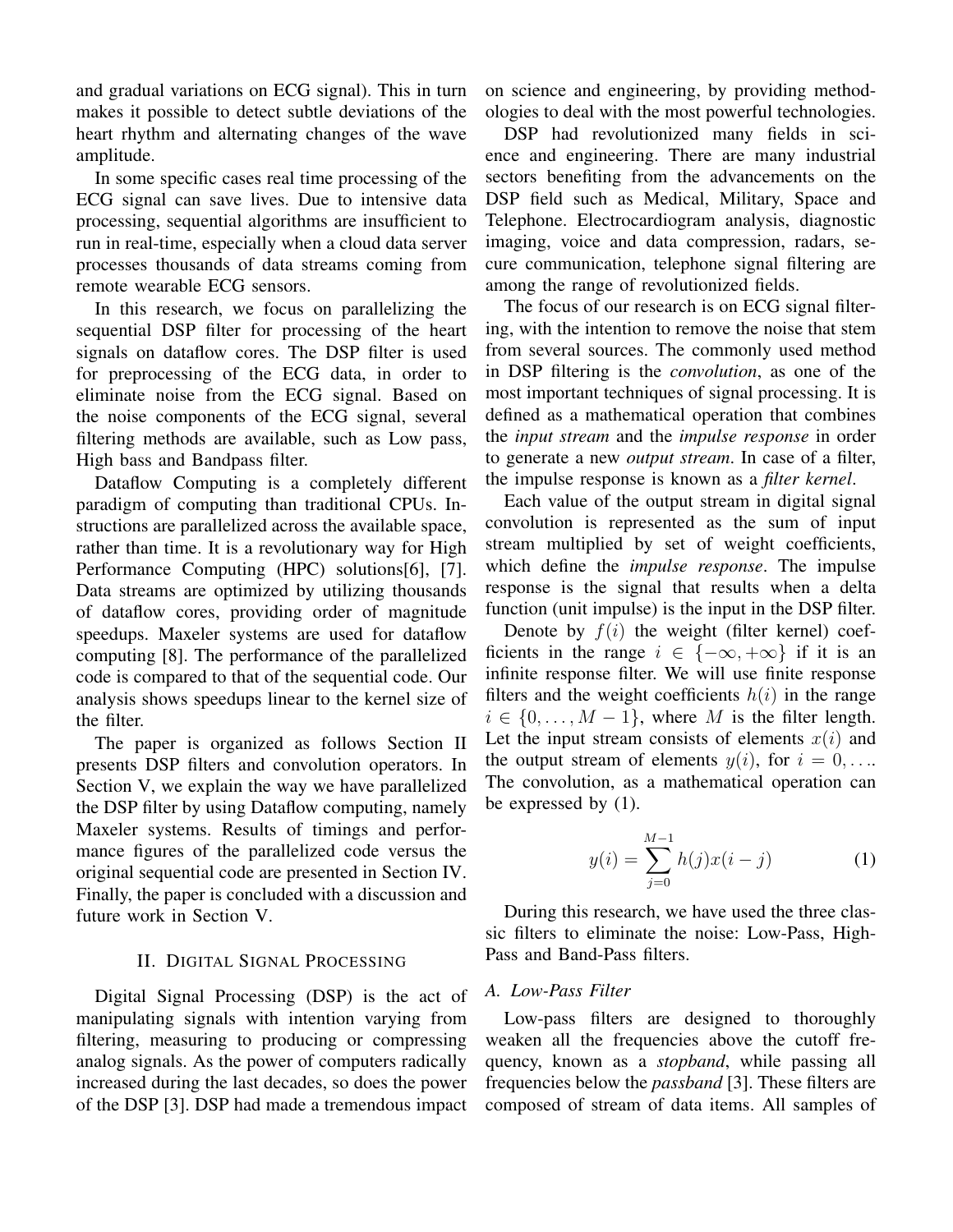the output stream are in fact a weighted average of the input with the adjacent points of low pass filter. A simple low-pass filter is presented in Figure 2.



Fig. 2. Frequency response of a simple Low-pass filter.

## *B. High-Pass Filter*

A high-pass filter has opposite characteristics of the low-pass filter. The effect of the filter is to weaken the frequencies below the *cutoff frequency* whereas passing all frequencies above the cutoff frequency.

As in the case of Lowpass filter, the output is generated with a weighted average of the adjacent input stream. The response characteristics of a simple high-pass filter is presented in Figure 3.



Fig. 3. Frequency response of a simple High-pass filter.

## *C. Band-Pass Filter*

A band-pass filter is a composition of the highpass and low-pass filters. This type of filter passes certain ranges of frequencies and rejects the frequencies of the remaining region. The frequency response of a simple band-pass filter is shown in Figure 4.



Fig. 4. Frequency response of a simple Band-pass filter.

### III. PARALLELIZATION FOR DATAFLOW COMPUTING

Algorithm 1 presents the sequential version of convolution of a one dimensional input with a kernel. The complexity of the algorithm depends on the input and kernel stream length, i.e  $O(nm)$ . When run on a CPU, the flow is sequential, meaning that the inner loop length depends on the kernel size. This flow is visualized in Figure 5.

| <b>Algorithm 1</b> Filtering algorithm |                                                    |  |  |  |  |  |
|----------------------------------------|----------------------------------------------------|--|--|--|--|--|
|                                        | 1: <b>procedure</b> $ConvOLUTION(in, kernel, out)$ |  |  |  |  |  |
| 2:                                     | $i \leftarrow 0$                                   |  |  |  |  |  |
| 3:                                     | while $i$ < input Size do                          |  |  |  |  |  |
| 4:                                     | $sum \leftarrow 0$                                 |  |  |  |  |  |
| 5:                                     | $i \leftarrow 0$                                   |  |  |  |  |  |
| 6:                                     | while $j < kernelSize$ do                          |  |  |  |  |  |
| 7:                                     | $sum \leftarrow sum + in[i - j] * kernel[j]$       |  |  |  |  |  |
| 8:                                     | $i \leftarrow i+1$                                 |  |  |  |  |  |
| 9:                                     | $out[i] \leftarrow sum$                            |  |  |  |  |  |
| 10:                                    | $i \leftarrow i+1$                                 |  |  |  |  |  |
| 11:                                    | <b>return</b> out                                  |  |  |  |  |  |



Fig. 5. Flow of sequential filtering algorithm.

In CPU computing, iterations are parallelized across the available time, and performed sequentially.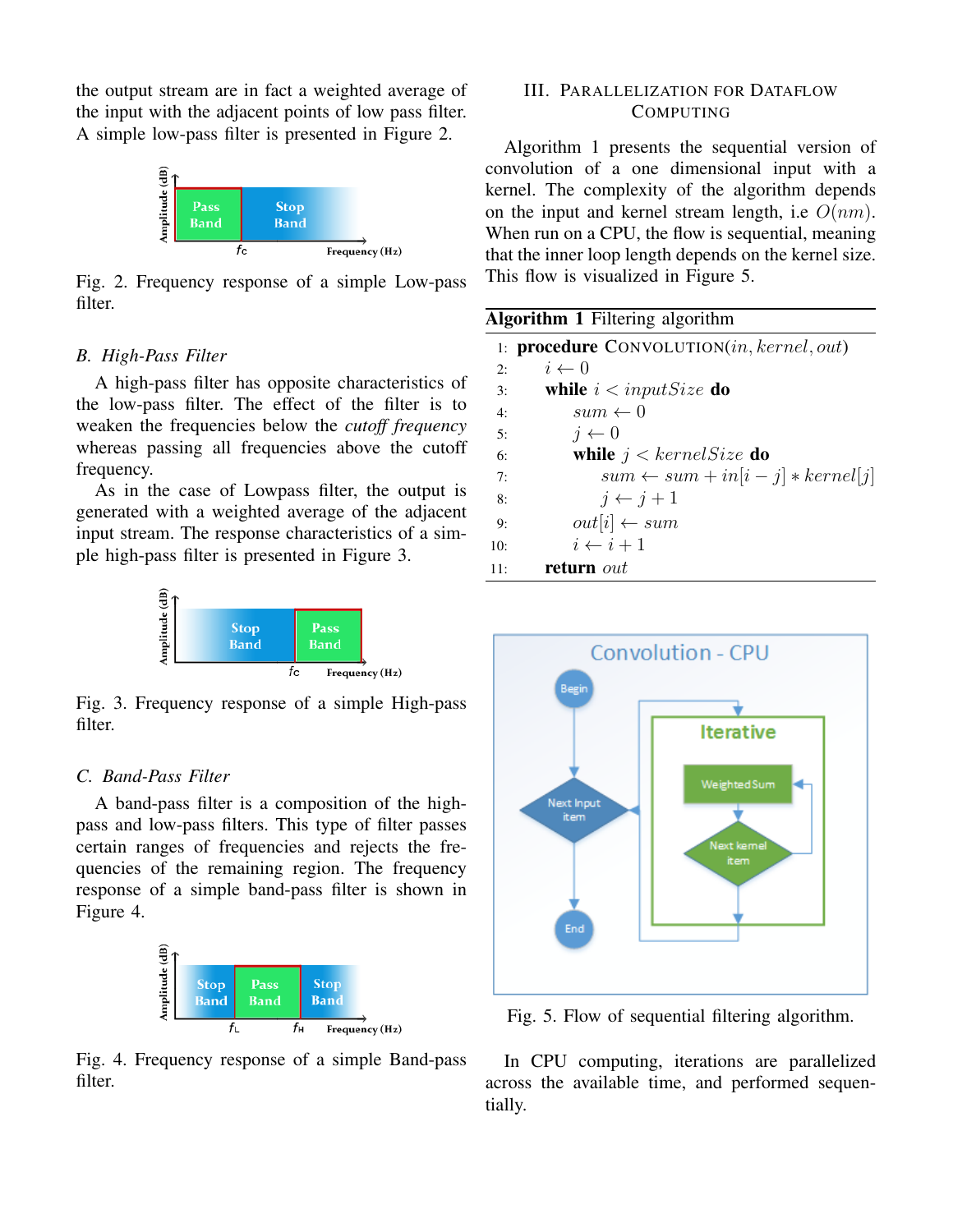Dataflow is a completely different computing paradigm compared to the traditional CPUs. Here, the instructions are parallelized across the available space, rather than time. Using this key feature, we have achieved parallelization of kernel computing via Dataflow cores. In this manner, iterative kernel computation is massively parallelized. Depending on the kernel size, up to thousands of dataflow cores can be utilized synchronously, providing a speedup with a higher order of magnitude. The proposed solution is visualized in Figure 6.



Fig. 6. Parallel Dataflow Computation algorithm.

#### IV. TESTS AND RESULTS

The sequential code is tested on an 8-core Intel(R) Xeon(R)  $X$ 5647, 2.93 Ghz system with 12GB of memory. On the other hand, parallelized code is tested on a Maxeler simulator. Five different kernel sizes are tested, and vice versa, for various length ECG input signals.

#### *A. Functional Verification*

To verify the functional characteristics of the execution of the sequential and parallel algorithms we have provided several experiments. The input was a short sequence of 500 samples of an ECG signal with all characteristic P, Q, R, S and T waves, as presented in Figure 7.

Figure 8 presents the effect of applying a low pass filter on the ECG signal. One can notice that the 50Hz noise is eliminated.

The effect of the high pass filter is presented in Figure 9. The effect of this filter is elimination of the baseline drift, caused by breathing and other physical movements.

The effect of the band pass filter as a combination of a low pass and high pass filter is presented in Figure 10. This filter eliminates the baseline drift, caused by breathing and other physical movements and also the 50Hz noise caused by the electricity.

We have verified both the sequential and parallelized solution and obtain identical results.

#### *B. Speed-up Analysis*

Speed-up is calculated by (2), where  $T_s$  is the time required to process the sequential algorithm, and  $T_p$  is the time required to process the parallel algorithm with  $p$  cores. Since the system clock on the sequential machine is much higher than the system clock on the parallel machine, we will compare the number of sequential steps  $N<sub>s</sub>$  (operations required by the sequential algorithm) and the number of processing steps  $N_p$  (operations required by the parallel algorithm), by considering the sequential system clock  $C_s$  and parallel device's system clock  $C_p$ .

$$
S_P = \frac{T_s}{T_p} = \frac{N_s C_p}{N_p C_s} \tag{2}
$$

Note that for each input signal, the speedup values are calculated by using  $T_s$  and  $T_P$  values for the same input configuration. Hence, the main reason for using these values is to compare the performance of the sequential code on CPU and the parallelized code on Maxeler Dataflow Engine (DFE).

Sequential running code has mainly two phases: the initialization and processing phases. Let the input stream contains  $N$  elements and the filter kernel M elements. On initialization, the input stream and filter kernel are transfered from the memory to the CPU by a total of  $N + M$  memory access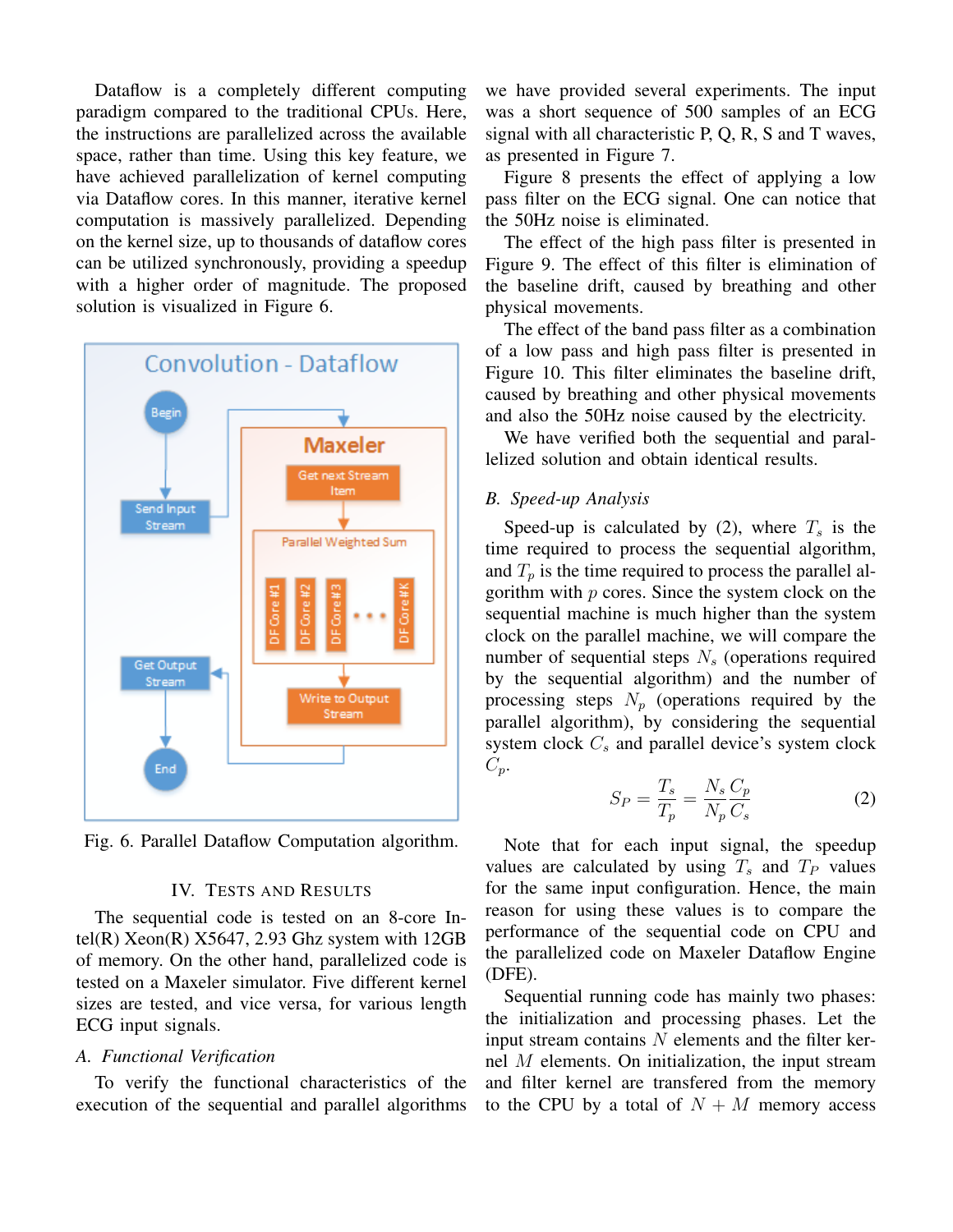

Fig. 7. A segment of an ECG signal with several QRS complexes.



Fig. 8. The ECG signal filtered with a low pass filter of 30Hz.



Fig. 9. The ECG signal filtered with a high pass filter of 0.5Hz.



Fig. 10. The ECG signal filtered with a band pass filter between 0.5Hz and 30Hz.